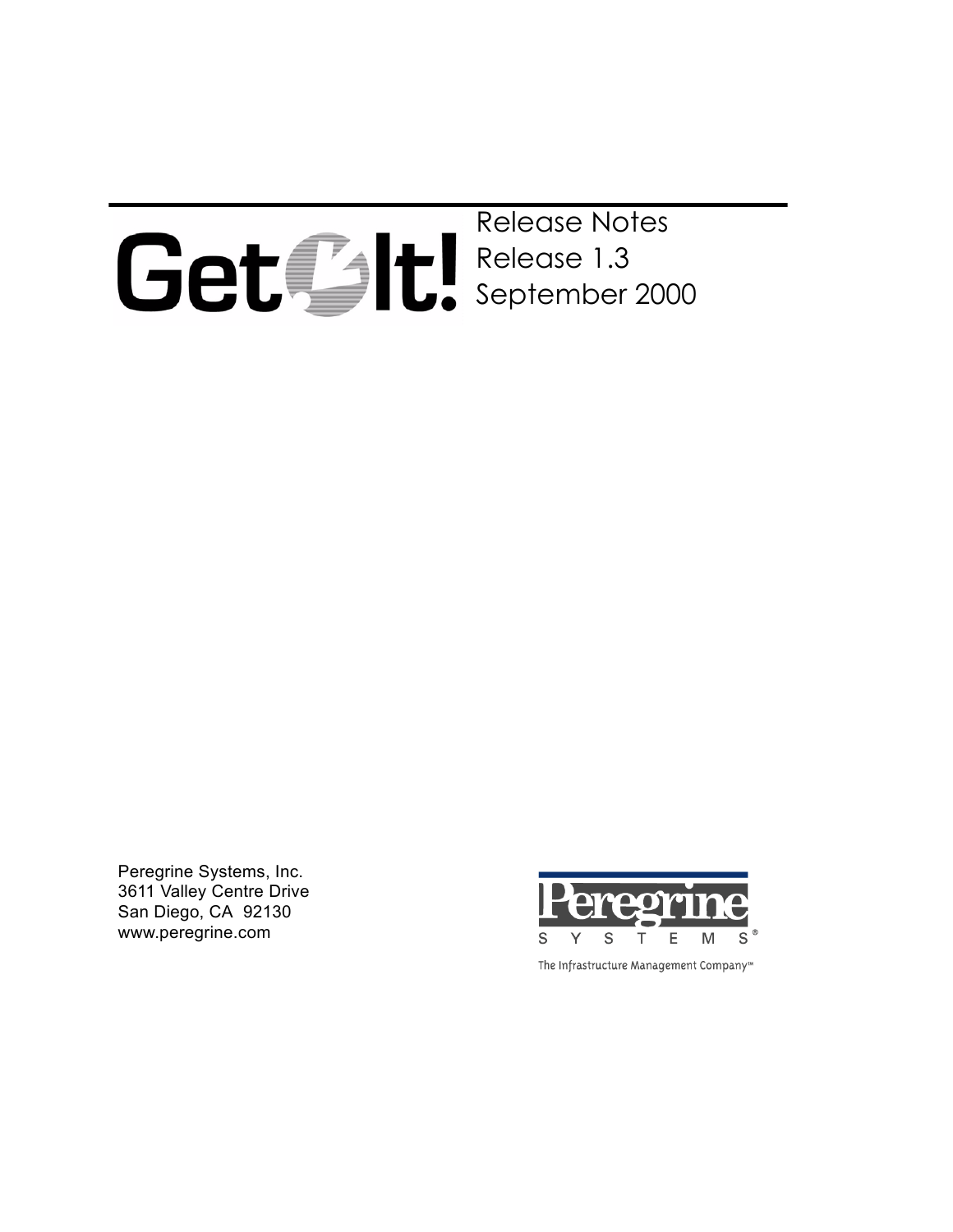© 2000 by Peregrine Systems, Inc. 3611 Valley Centre Drive, San Diego, CA 92130 U.S.A. All Rights Reserved.

Information contained in this document is proprietary to Peregrine Systems, Incorporated, and may be used or disclosed only with written permission from Peregrine Systems, Inc. This book, or any part thereof, may not be reproduced without the prior written permission of Peregrine Systems, Inc. This document refers to numerous products by their trade names. In most, if not all, cases these designations are claimed as Trademarks or Registered Trademarks by their respective companies.

Peregrine Systems is a registered trademark of Peregrine Systems, Inc.

Microsoft, Windows, and Windows NT are either trademarks or registered trademarks of Microsoft Corporation in the United States and/or other countries.

The Motive logo, Motive Communications, Motive Duet, Motive Duet Server, Motive Solo, Motive Solo Server, Motive Support Tuner, Motive Support Portal, Motive Studio, Motive Support Desktop, Motive ActiveLink, Motive Active-Sense, and Motive Integration Server are trademarks or registered trademarks of Motive Communications, Inc.

Java and JavaScript are trademarks of Sun Microsystems, Inc. Solaris is a registered trademark in the United States and other countries licensed exclusively through Sun Microsystems. The code examples provided herein are for illustrative purposes only and are not intended for actual customer use without additional customization and proper testing prior to deployment.

This document and the related software described in this manual is supplied under license or nondisclosure agreement and may be used or copied only in accordance with the terms of the agreement. The information in this document is subject to change without notice and does not represent a commitment on the part of Peregrine Systems, Inc.

The names of companies and individuals used in the sample database and in examples in the manuals are fictitious and are intended to illustrate the use of the software. Any resemblance to actual companies or individuals, whether past or present, is purely coincidental.

This edition applies to version 1.3 of the licensed program.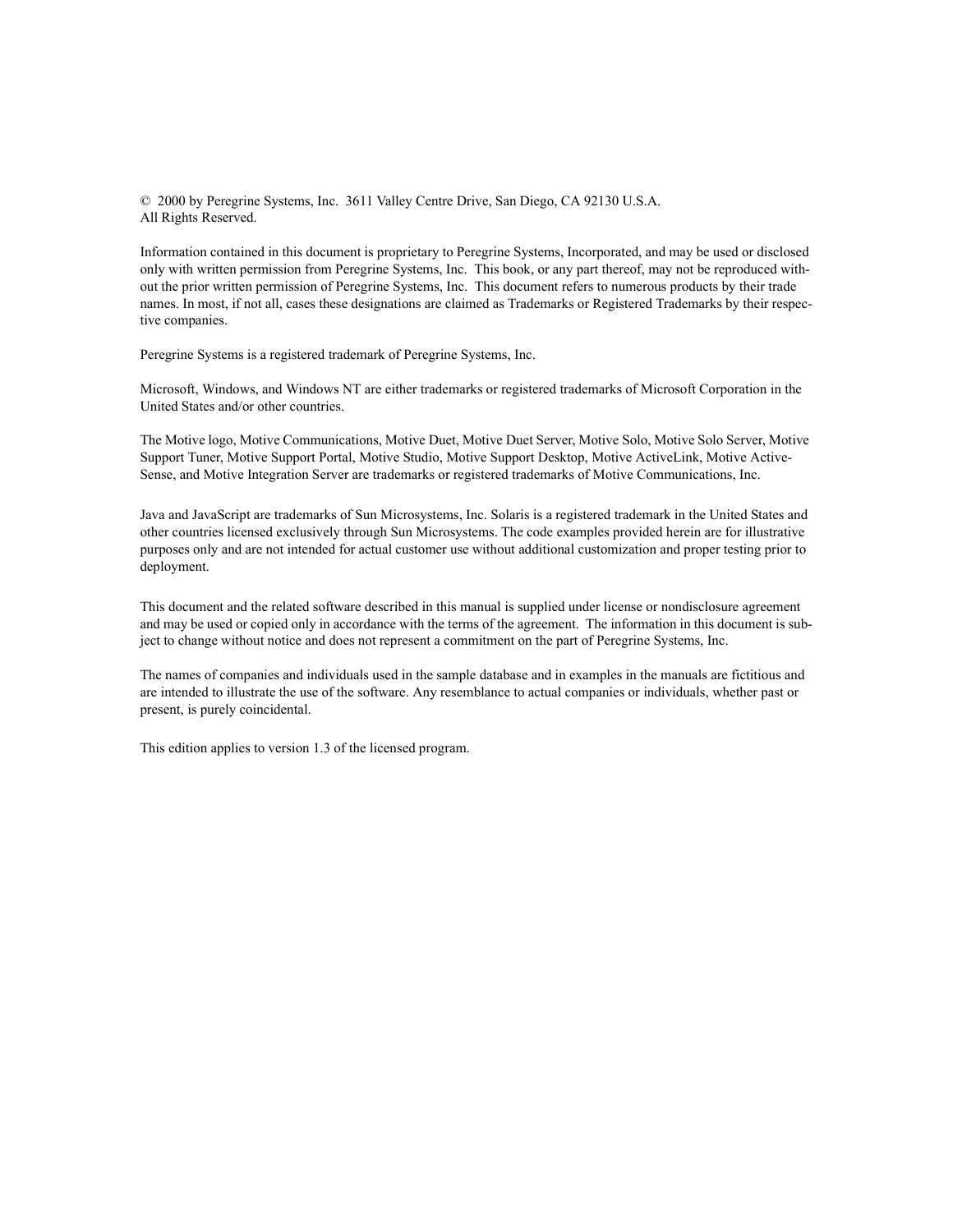

# Get.It! 1.3 Release Notes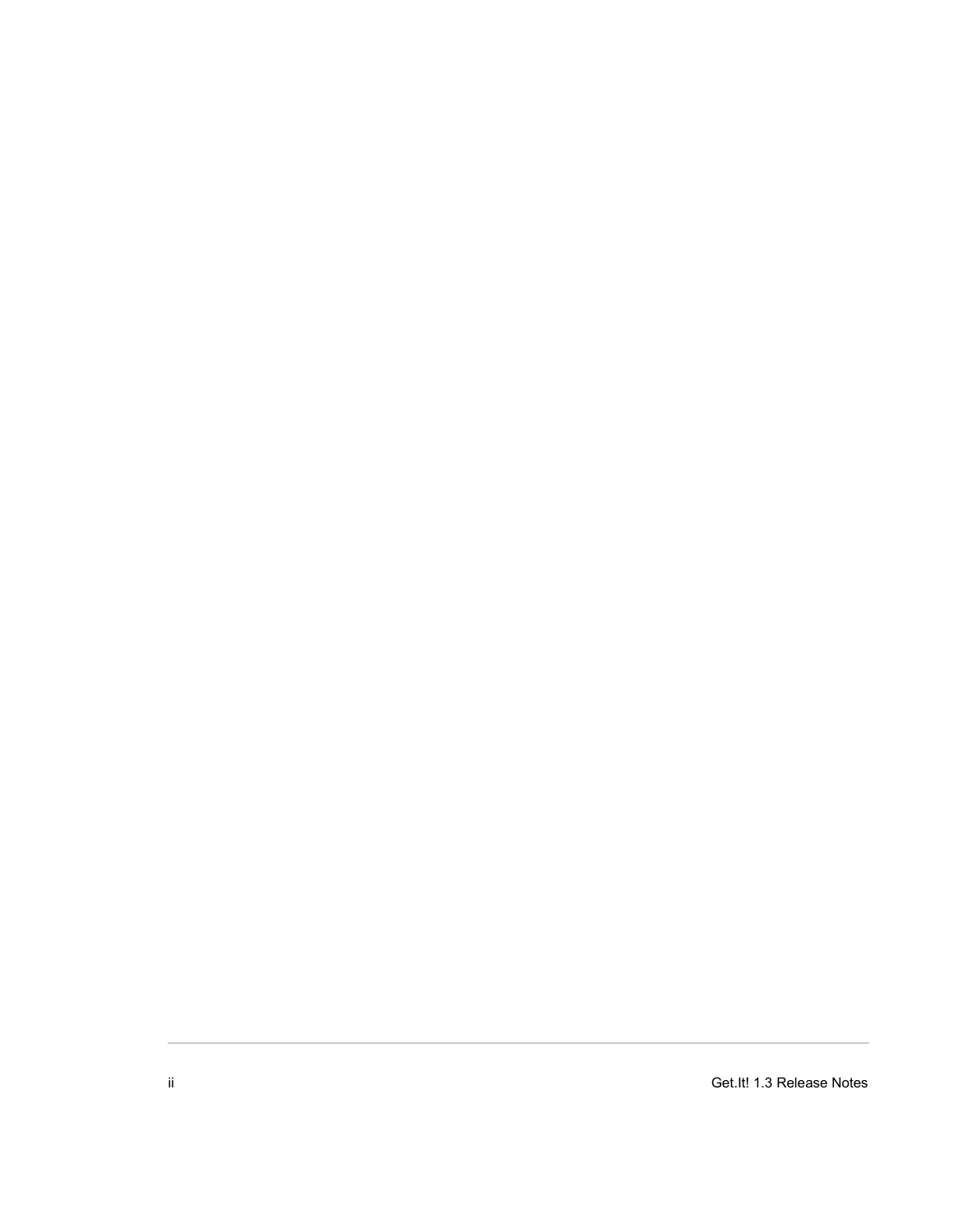# <span id="page-4-0"></span>**Get.It! 1.3 Release Notes**

Welcome to Peregrine Systems' Get.It! 1.3 Release.

This is a GA release that includes enhancements and fixes of defects since the last release of Get.It!. Also included is a list of enhancements and SCRs (Software Change Requests).

The media shipped with this release comprise a complete installation of the product. Refer to the packing list included with your shipment for a description of the media.

# **What's in these Release Notes**

These release notes include:

- Descriptions of enhancements made to Get.Answers!, Get.Resources! and Get.Service!.
- Notes on related documentation and known issues.
- Considerations for upgrading to this release.
- A list of fixed defects that have been closed.
- Contact details for further assistance.

# **Enhancements Included in Get.It! 1.3**

The following summarizes the enhancements included in Get.It! 1.3 for the Windows NT installation.

#### **General Updates**

GETIT\_HOME is no longer used in the weblications.

The <LINK> DTD now includes the attribute BALLOON="TEXT". This causes pop-up balloon help and status bar text to occur in Microsoft Internet Explorer and status bar text (no balloon help) in Netscape.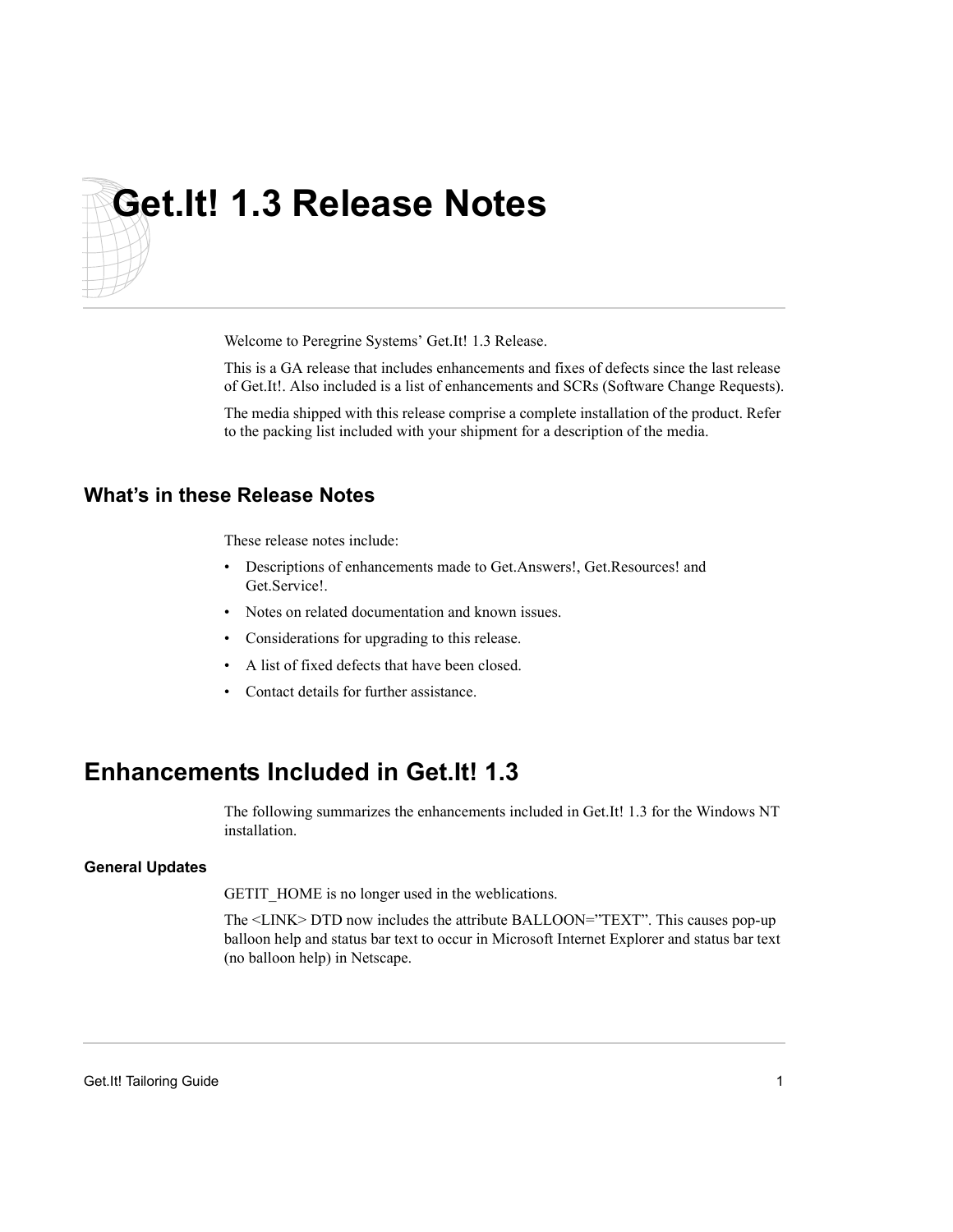#### <span id="page-5-0"></span>**Web Interface**

Get.It! now has a new, dynamic graphical user interface. The header menu has been removed and you can now choose from many Skins and Stylesheets. You can select options from a menu-based sidebar frame. New Skins and Stylesheets can be selected from the Portal or from the Skins and Stylesheets link. You can use this feature to select background colors, logos, font and font characteristics.

#### **Archway Parameters**

The following chart explains all new Archway parameters. The Archway file is located within the ...GETIT\BIN\ directory.

| <b>Archway Parameter</b>                                 | <b>Description</b>                                                                                                                                                                                                |
|----------------------------------------------------------|-------------------------------------------------------------------------------------------------------------------------------------------------------------------------------------------------------------------|
| defaultskin=classic                                      | The default skin that is used when a user first<br>logs into Get.It! If you change the default to<br>another style then this style will be recorded<br>in a database as well as in the browser's<br>cookie.       |
| defaultstylesheet=classic.css                            | The default stylesheet that is used when a<br>user first logs into Get.It! If you change the<br>default to another style then this style will be<br>recorded in a database as well as in the<br>browser's cookie. |
| getanswers.backend=irexpert                              | Set to IREXPERT for ServiceCenter; set to<br>KNOWLIX for Get Answers! server.                                                                                                                                     |
| getanswers.grp.default=http://machinename/geta<br>nswers | Default initial logon, before assigned a site.                                                                                                                                                                    |
| ie css=css/                                              | Directory path for CSS stylesheets for<br>Internet Explorer.                                                                                                                                                      |
| ns css=ns css/                                           | Directory path for CSS stylesheets for<br>Netscape Navigator.                                                                                                                                                     |
| images=images/                                           | Default directory for all images for Skins and<br>Stylesheets.                                                                                                                                                    |
| logo=images/logos/logo getit green.gif                   | Set the logo to be used in the application. The<br>path must be relative to the presentattion<br>directory. The default is<br>\IMAGES\LOGOS\LOGO GETIT GREE.<br>GIF.                                              |
| maxlogsize=1000000                                       | Enter maximum size for the log file in bytes.                                                                                                                                                                     |
| maxscriptrunners=10                                      | Maximum number of script execution<br>threads. The default is 10.                                                                                                                                                 |
| problemdefaultcategory=example                           | The default problem category.                                                                                                                                                                                     |
| purchaseorder.backend=ac                                 | Controls receiving.                                                                                                                                                                                               |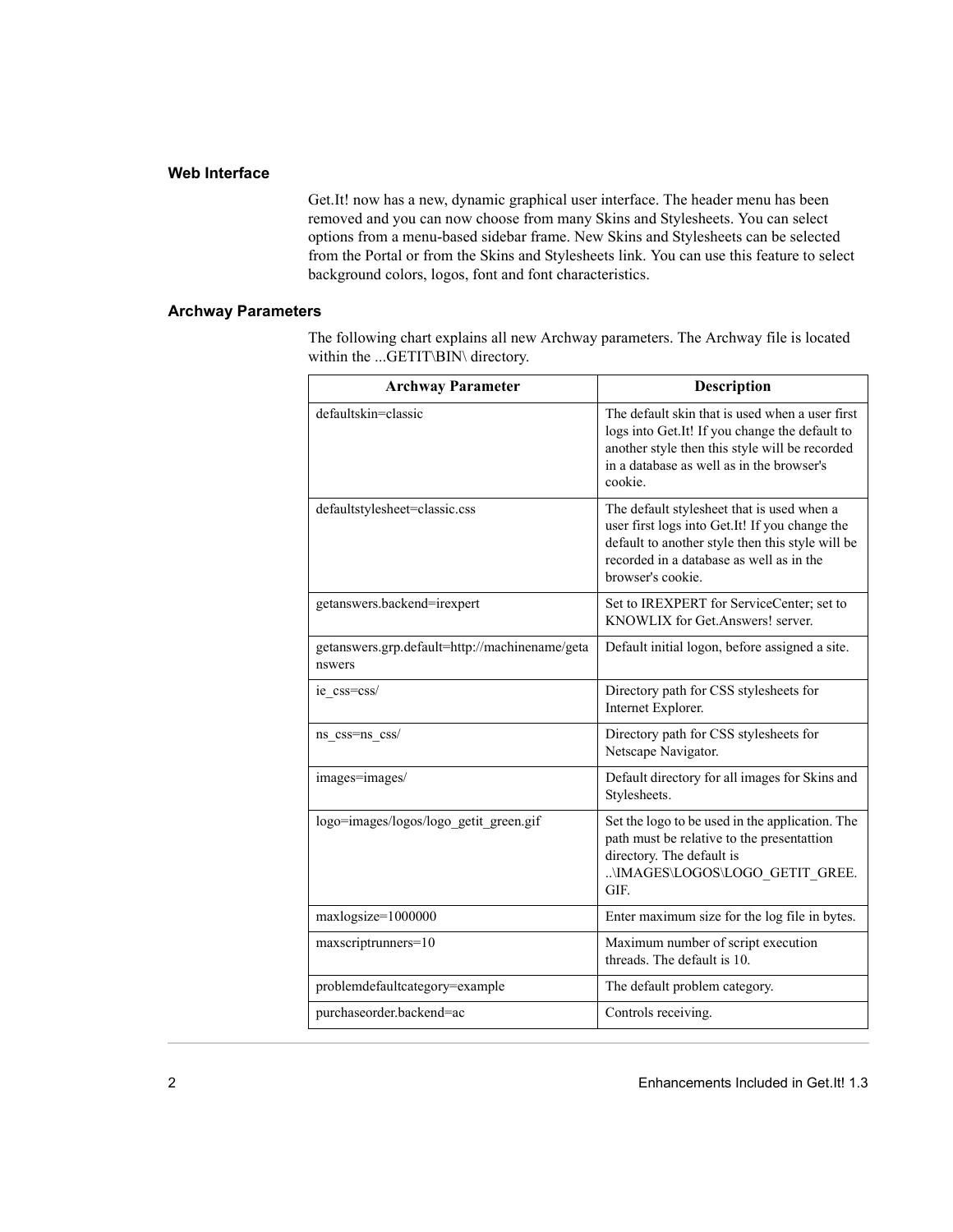<span id="page-6-0"></span>

| <b>Archway Parameter</b> | <b>Description</b>                                                                                                                                                                                                                                                                                                                                                      |
|--------------------------|-------------------------------------------------------------------------------------------------------------------------------------------------------------------------------------------------------------------------------------------------------------------------------------------------------------------------------------------------------------------------|
| request.backend=sc       | Controls Resources, Status, and Approvals<br>options.                                                                                                                                                                                                                                                                                                                   |
| scriptpollers=false      | Select to enable script processing. Normally,<br>this should be set to true. A setting of false<br>will stop all background server processes<br>such as B2B purchase order processing.                                                                                                                                                                                  |
| scripttimeout=           | Number of milliseconds to allow an inactive<br>session to exist before autologout.                                                                                                                                                                                                                                                                                      |
| skins=skins/             | Set the Skins directory location. The<br>directory name must be specified relative to<br>the \PRESENTATION directory. Setting<br>this allows you to move the default location<br>of the skins directory to another location. The<br>default is  \IMAGES\SKINS.                                                                                                          |
| ACConncectionPool=false  | Default value is true. This adapter consists of<br>a database connection pool that allows the<br>ACAdapter to combine users of the same<br>profile into using the same connection. This<br>quickens the process because the<br>AmSUImpersonate call does not proceed<br>with the login procedure when a user's<br>profile is the same as the last impersonated<br>user. |

#### **Get.Service!**

The File Attachment function is available from a Get.Service! ticket. You can attach another file (for example, an Excel or Word file) when opening or updating the ticket. The file is uploaded to the server and can then be viewed from the Get.It! form. You can also attach a file with your Request Form as well as close your own problem tickets. Instructions for using this new feature are included in the *Get.It! Administration Guide*. This function requires ServiceCenter 3.0sp3 or later.

There is also enhanced ServiceCenter event handling.

#### **New PC Support**

There is now Get.Service! PC Support integration for self-healing of the PC. To order, call your Peregrine Systems Account Representative.

#### **Get.Resources!**

All combo boxes have been replaced with lookup windows on the Submit New Request Screen. There is also improved case-sensitive Catalog Searching. The File Attachment function is also available from a Get.Resources! request. You can attach another file (for example, an Excel or Word file) when opening or updating the request. The file is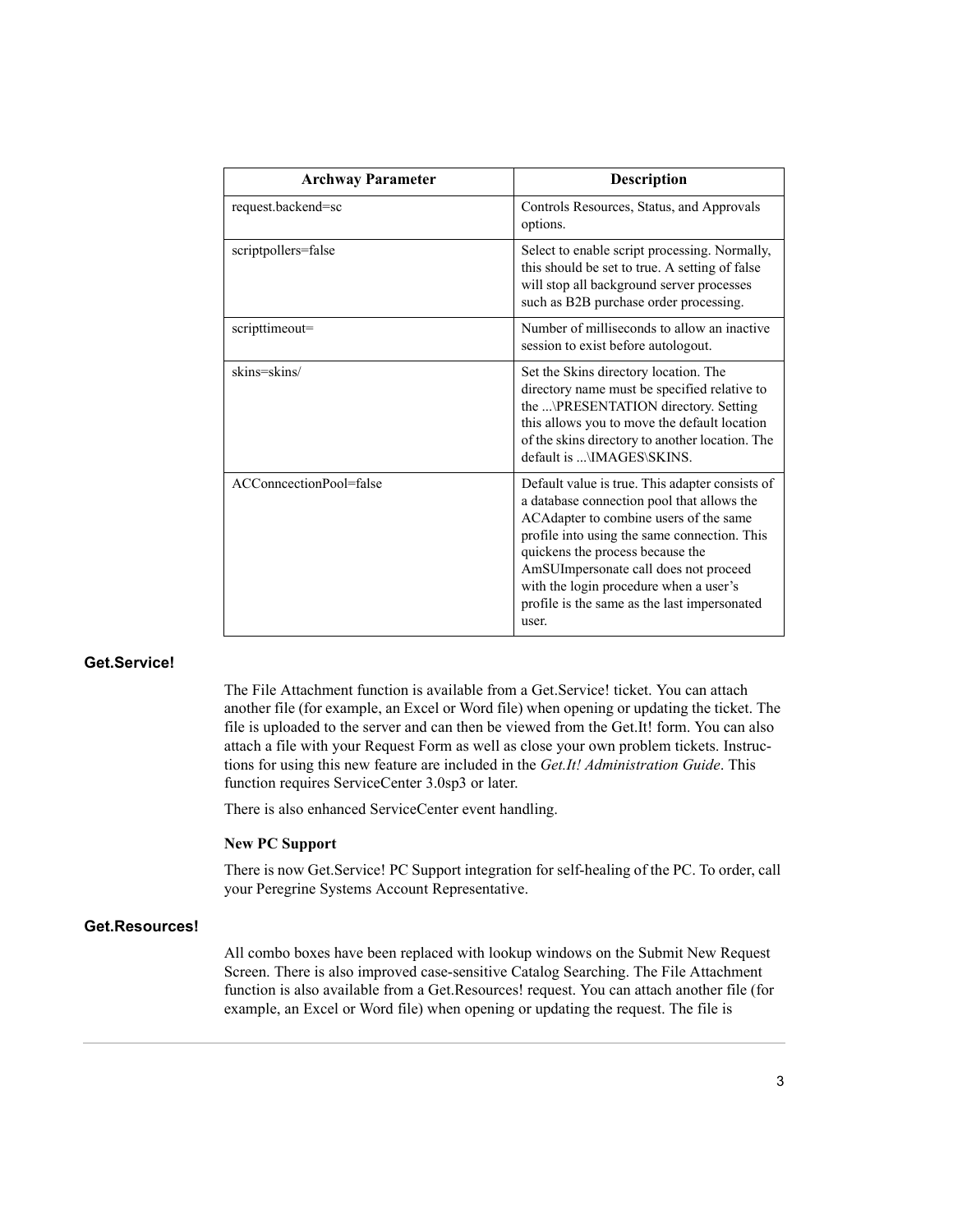uploaded to the server and can then be viewed from the Get.It! form. Instructions for using this new feature are included in the *Get.It! Administration Guide*. There is also support for Parent/Child product relationships as well as improved request line item numbering.

GETIT.RECEIVER and GETIT.ADVANCEREQUESTER are supported if AssetCenter is your Get.Resources! back end. The REQUEST.BACKEND and PURCHASEOR-DER.BACKEND settings in Archway.ini must be set to use the same back end.

#### <span id="page-7-0"></span>**B2B Enhancements**

You can now set up and configure user-specific supplier connections at the B2B server using Get.Resources! You can also self-register for B2B services with Get2Connect.net using Get.Resources! B2B server now uses brokered-mode operation when using the pipeline client to send and receive EDI (electronic data interchange). The CommerceOne market site version 3.x is now supported. Ariba cXML 1.1 support features improved functionality. Supported catalog formats include Ariba CIF 3.0 and CommerceOne CUP files. B2B functionality is supported only when using AssetCenter as the Get.Resources! back end.

#### **Get.Answers!**

A new Get.Answers! application allows you to search knowledgebases created in KnowlixAuthor and document collections created in KBMake. Document collections contain source documents in their native format. The following formats are supported for document collections:

- Adobe Acrobat (PDF)
- HTML
- Microsoft Word, Excel, and PowerPoint
- XML

If you are interested in this feature, contact your Peregrine Systems Account Representative.

IR Expert remains a supported alternative to this Get.Answers! application.

**Note:** If you want to view the online documentation using Get.Answers!, you can create a document collection of the manuals and access them through the Advanced Search in Get.Answers!. You will need to give the PDF files for the manuals a title. To do this, open each manual in Adobe Acrobat and select Document Info > General from the File menu. Replace Untitled Document with the title of the manual and click OK. Then create a document collection using the KBMake utility for Get.Answers!. When you perform an advanced search, you will see the documentation files you added.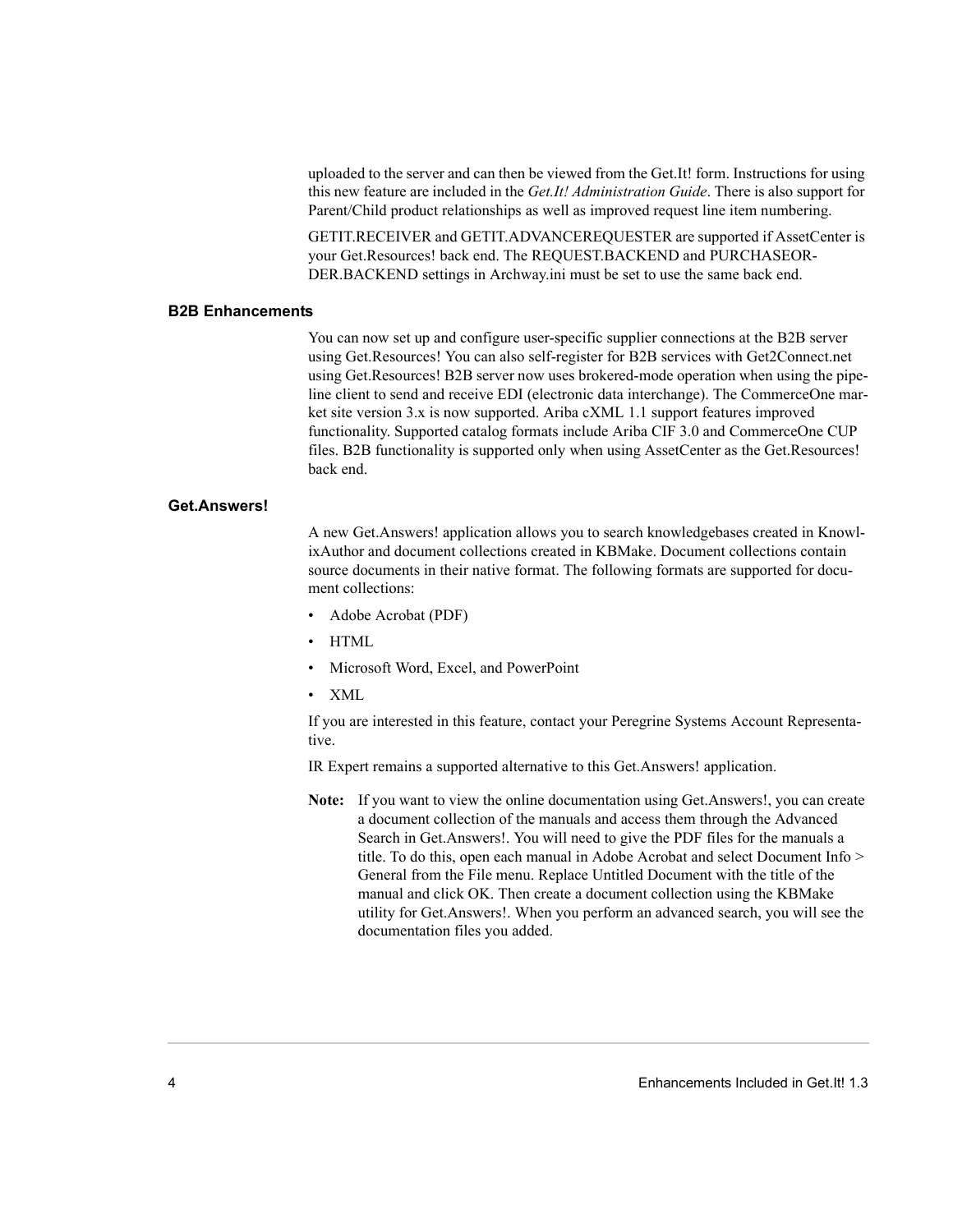## <span id="page-8-0"></span>**Related Documentation**

The complete set of manuals for Get.It! 1.3 include documents for installation, administration, and tailoring.

The online documentation pertaining to administration and tailoring has been updated for this release. You can find the online documentation in the ...GETIT\DOCS folder. Additionally, the following documents have been revised for Get.It! 1.3. These documents are included in the ...GETIT\DOCS folder as PDF files.

#### **Installation Guide**

There is a new section for installing Get.Answers!. If you install Get.Answers! you will also find an updated section of the Get.It! installation process regarding Get.Answers! and its configuration.

#### **Administration Guide**

Information has been added for the new Get.Answers! application and for the File Attachment feature. All fields in the archway.ini file are now described in this manual.

#### **Tailoring Guide**

A new chapter, "Adapters," has been added to the *Get.It! Tailoring Guide*. This chapter includes the following:

- Sections about each of the adapters included with Get.It!: ServiceCenter, AssetCenter, LDAP, E-mail, and a revised section on connecting to a third-party database using the JDBC adapter. These sections include information about the ARCHWAY.INI parameters specific to the adapters as well as information on troubleshooting if you have connectivity problems.
- A section on ServiceCenter event handling, which has been expanded in Get.It! 1.3.
- Information on using AssetCenter Feature links, calling a stored procedure, and using log files to troubleshoot adapter connections.

#### **Documentation Web Site**

For a complete listing of the current Get.It! documentation, see the Documentation pages on the Peregrine Systems, Inc. Customer Support web site at:

http://support.peregrine.com

You will need the current login and password to access this web page.

For copies of the manuals, you can download PDF files of the documentation using the Adobe Acrobat Reader (also available on the web site). Additionally, you can order printed copies of the documentation through your Peregrine Systems Sales Representative.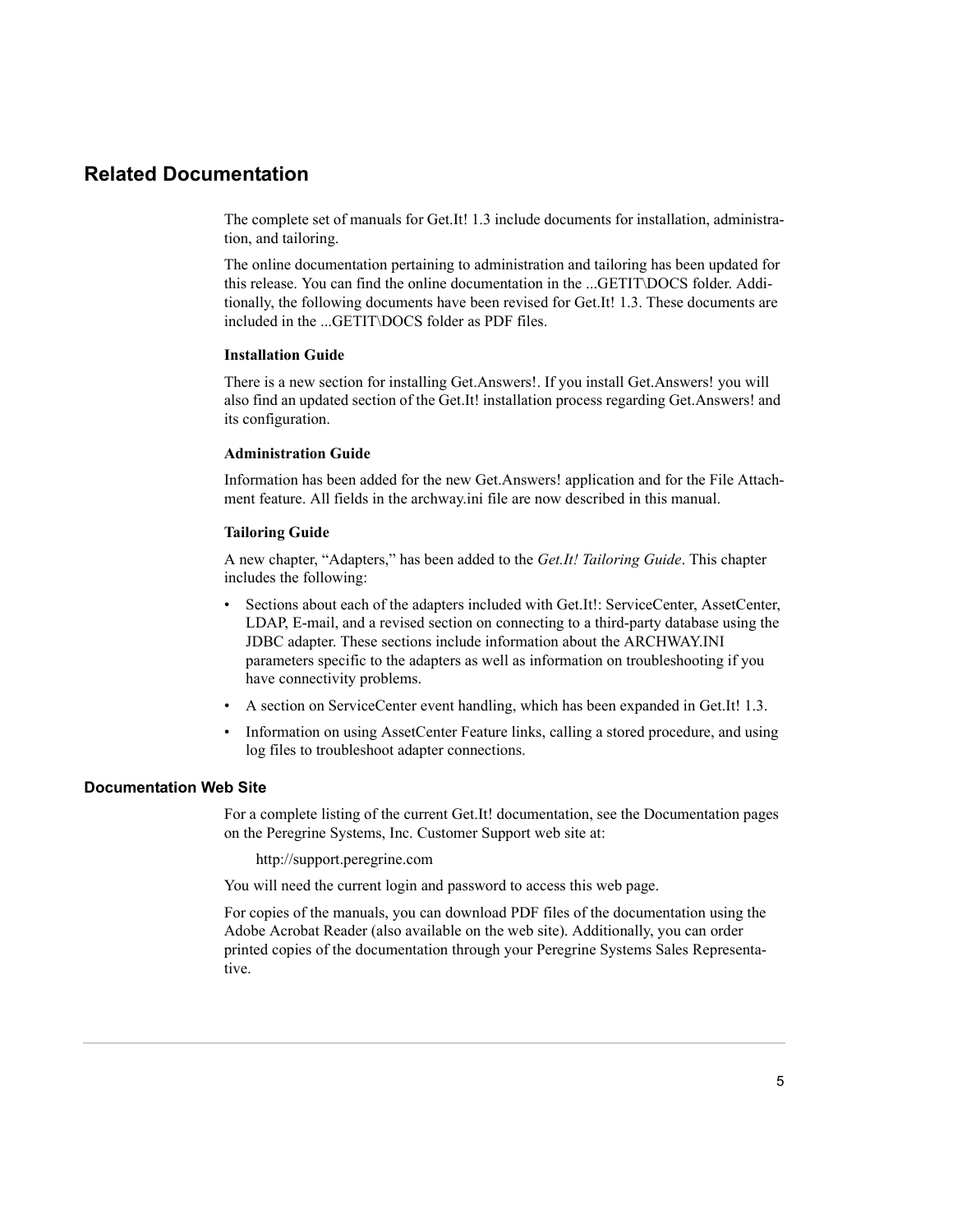# <span id="page-9-0"></span>**Considerations for Upgrading to this Release**

#### **STR Files**

#### **Windows NT**

If you expect to support multiple languages then you must consider the following upgrade procedure. If manually change STR files then you must back up these files before you upgrade. The STRBUILD.BAT file generates the GETIT\_EN.STR file, extracting all strings from the XML file. For this reason you must back up your manual changes.

- 1. Back up all ...APPS\GETIT\_XX.STR files. These files include: GETIT\_DE.STR, GETIT\_EN.STR, GETIT\_FR.STR, GETIT\_IT.STR, and GETIT\_JA.STR.
- 2. Install Get.It!
- 3. Run the WBUILD command.
- 4. Append all but the GETIT\_EN.STR backed up STR files onto the end of the new, corresponding STR file. For example, if you are working with the GETIT\_DE.STR file then you must append the archived version onto the end of the new GETIT\_DE.STR file.
- 5. Run the STRBUILD command.
- **Note:** Duplicate strings will occur when appending archived files onto the end of newer files. Running the STRBUILD command will remove all duplicates, leaving userdefined modifications.

#### **GETIT.XML**

If you have updated the GETIT.XML file, you will need to make a copy of this file before loading the upgrade to Release 1.3. If you do not make a copy of this file, any changes you have made will be lost.

## **Table of Fixed Defects and Closed Enhancement Requests**

The table in the following pages shows the defects that have been fixed and the enhancement requests that have been closed by release of Get.It! 1.3.

The table has the following columns:

- Release—the Get.It! release in which the fix was made.
- SCR Number—the Software Change Request (SCR) that prompted the change.
- Problem Ticket Number—the problem ticket(s), if any, associated with the SCR. These numbers are prefixed with SD. If no number appears in the column, then only an SCR number applies. More than one problem ticket number may be associated with a given SCR.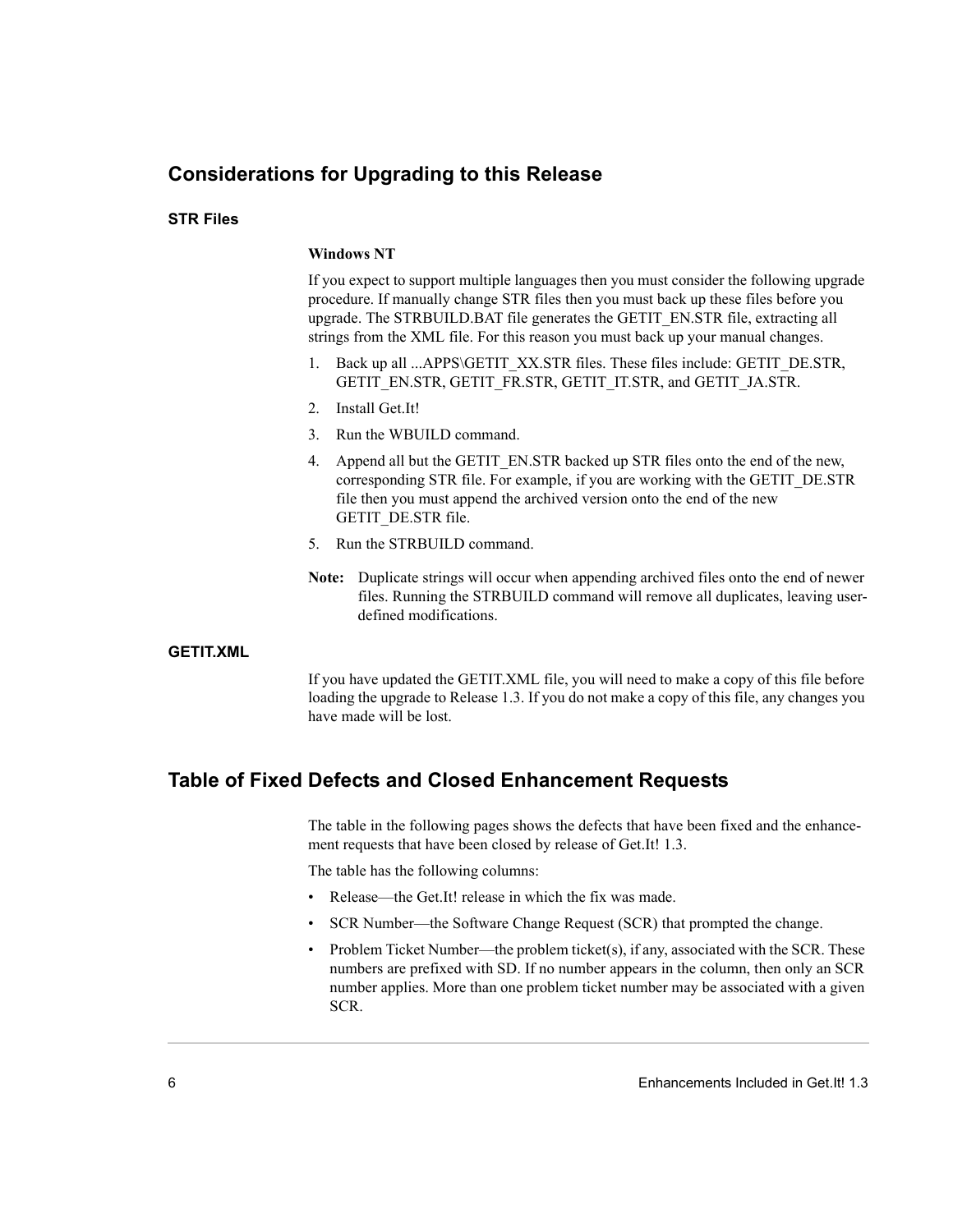• Description—a brief description of the change.

## <span id="page-10-0"></span>**Finding an SCR or Problem Ticket in the Table**

| <b>Release</b> | <b>SCR</b><br><b>Number</b> | <b>Description</b>                                                                                                                                                                                                                                        |
|----------------|-----------------------------|-----------------------------------------------------------------------------------------------------------------------------------------------------------------------------------------------------------------------------------------------------------|
| 1.3            | 2889                        | Corrected WBUILD problems with user modifications of<br>weblications with a new OVERRIDE.XSL file.                                                                                                                                                        |
| 1.3            | 2902                        | Ensures that the SCAdapter connection remains alive with timed<br>interval pings to the ServiceCenter servers.                                                                                                                                            |
| 1.3            | 2926                        | Procurement request screen now contains a scroll bar to<br>accommodate ten or more requests.                                                                                                                                                              |
| 1.3            | 2927                        | Now uses client-side redirection for new portal components so that<br>the browser refreshes the correct page.                                                                                                                                             |
| 1.3            | 2928                        | The request workflow now uses scroll bars for viewing the entire<br>workflow applet.                                                                                                                                                                      |
| 1.3            | 3013                        | Enhanced SCC132.DLL file to accommodate error conditions<br>when the proper Archway event maps are undefined. SCAdapter<br>and SCDocManager now return a detailed EVENTIN status record<br>when an event fails to execute or create an EVENTOUT response. |
| 1.3            | 3014                        | SCAdapter connection with ServiceCenter now ensures that the<br>correct user is applied when sending events.                                                                                                                                              |
| 1.3            | 3137                        | Now accommodates AssetCenter for a single time zone.                                                                                                                                                                                                      |
| 1.3            | 3201                        | The attached OVERRIDE.XSL template replace a previous version<br>of the file.                                                                                                                                                                             |
| 1.3            | 3202                        | Now releases the lock on a problem ticket upon a ServiceCenter<br>update.                                                                                                                                                                                 |
| 1.3            | 3326                        | Get.Resources! module no longer submits two requests when<br>double-clicking the left mouse button.                                                                                                                                                       |
| 1.3            | 3312                        | Resolved approval status for different name types.                                                                                                                                                                                                        |
| 1.3            | 3367                        | Search Catalog now accepts fields containing apostrophes.                                                                                                                                                                                                 |

# **Known Issues**

The following issues are documented. The descriptions below include options to work around the issue.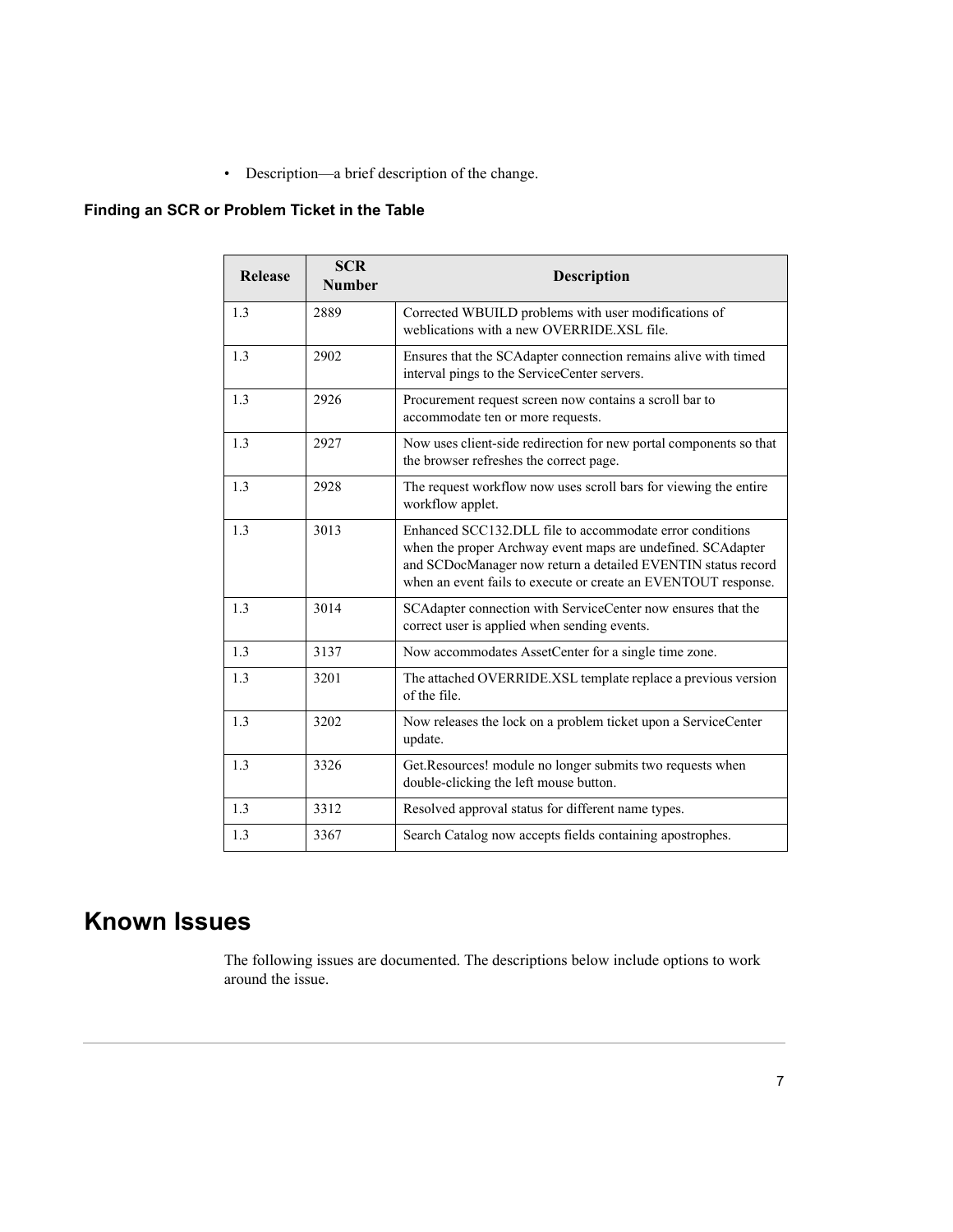<span id="page-11-0"></span>

| <b>Issue</b>                                                                  | <b>Work Around</b>                                                                                                                                                                                                                                                                                                                                                                                                                                 |
|-------------------------------------------------------------------------------|----------------------------------------------------------------------------------------------------------------------------------------------------------------------------------------------------------------------------------------------------------------------------------------------------------------------------------------------------------------------------------------------------------------------------------------------------|
| The ACAdapter<br>should reload the<br>aamapi3?.dll when<br>you reset Archway. | You may receive the following errors:                                                                                                                                                                                                                                                                                                                                                                                                              |
|                                                                               | ERROR: Unable to connect to AC: Incorrect database description version<br>$(200$ instead of 125).                                                                                                                                                                                                                                                                                                                                                  |
|                                                                               | ERROR: Error: syntax error in SELECT statement                                                                                                                                                                                                                                                                                                                                                                                                     |
|                                                                               | On a system that uses languages other than English, the DSN is specific<br>to the language, so the default ACDemo350ENG cannot connect. Display<br>the Administration Module Settings page, change the AC Database<br>settings, and save the settings. Restart the JRun service, and Archway will<br>connect to AssetCenter successfully.                                                                                                          |
| File Attachments are<br>not being saved in<br>ServiceCenter.                  | This occurs when the system through which you are submitting<br>attachments is "slow" or is not working efficiently. Ensure your system<br>performance is optimized by using the instructions in the Get. It! System<br>Tips section below.                                                                                                                                                                                                        |
| "ReadOnly" text box<br>in Request Submit<br>screen for NS users.              | If you are using Netscape Navigator as your browser then you may<br>encounter a "ReadOnly" text box next to the user lookup button<br>(magnifying glass). Typing in these fields has no effect and are filled only<br>by using the lookup function.                                                                                                                                                                                                |
| Get.Answers!:<br>Duplicate search text<br>box <sub>1</sub>                    | If your first Get. Answers! query yields no results, duplicate search boxes<br>will appear at the top of your screen. Click on the Search link to refresh<br>the screen to proceed with additional searches. If you yield results on<br>your first search, and then search a second time without results, you will<br>not receive duplicate search boxes. Regardless of initial search results, all<br>subsequent searches will proceed as normal. |

# **Get.It! System Tips**

This section includes some tips to help you obtain optimal performance from your Get.Answers!, Get.Service! and Get.Resources! software.

# **Fine Tuning for Optimal Performance**

# **Archway Settings**

When running in a production environment, complete a careful review of the following settings.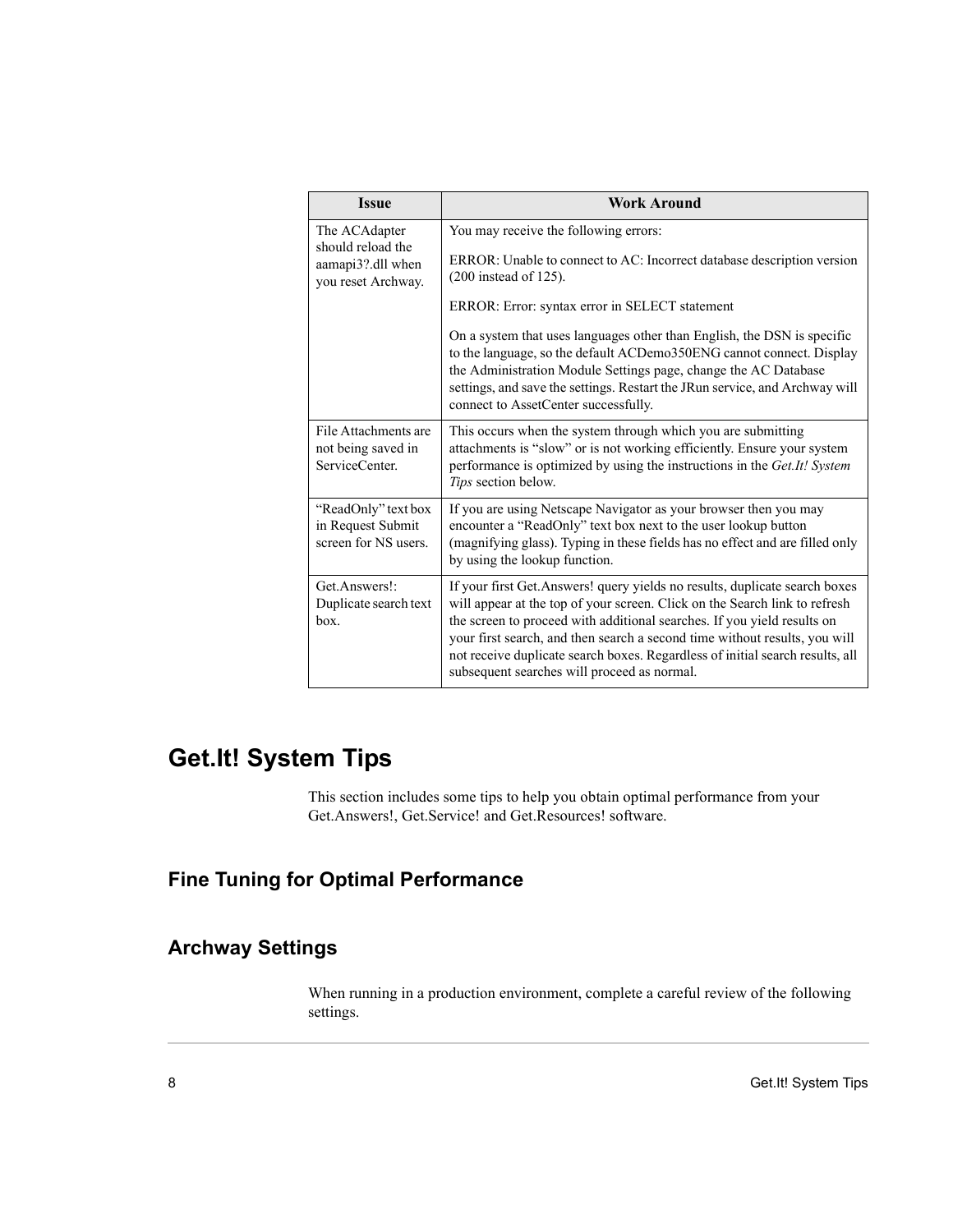#### java.args in (jrun /jsm-default/properties/jsm.properties)

Be sure to set this parameter to something similar to the following:

#### java.args=-Xmx128m

This defines the size of heap memory given to the JRun's Java VM. The above setting provides 128 MB. Larger settings may be appropriate on larger systems.

Make sure the fields described in the following table are set correctly in the archway.ini file.

| Archway.ini Field     | <b>Description</b>                                                                                                                                                                                                                                                                                                                                                           |
|-----------------------|------------------------------------------------------------------------------------------------------------------------------------------------------------------------------------------------------------------------------------------------------------------------------------------------------------------------------------------------------------------------------|
| debugscript           | Set to false. Failing to do so will cause slower execution and<br>substantial memory consumption.                                                                                                                                                                                                                                                                            |
| scripttimeout         | This specifies the number of seconds given to each user to execute a<br>script. The default setting is 30 seconds. If a user script runs longer<br>than this maximum timeout value, the script operations are aborted.<br>Proper setting of this option is important to prevent run-away scripts<br>from bringing all users to a halt.                                       |
| logstdout             | Set to false to avoid duplicate logging sent to the stdout log.<br>potentially using up disk space.                                                                                                                                                                                                                                                                          |
| sessiontimeout=600000 | Specifies the number of milliseconds to allow inactive sessions to<br>exist before they are expired. The default of 60000 gives users 10<br>minutes before expiration. Sometimes smaller time limits may be<br>appropriate. This setting is important because it ensures proper<br>cleanup of old sessions that may potentially be holding on to needed<br>memory resources. |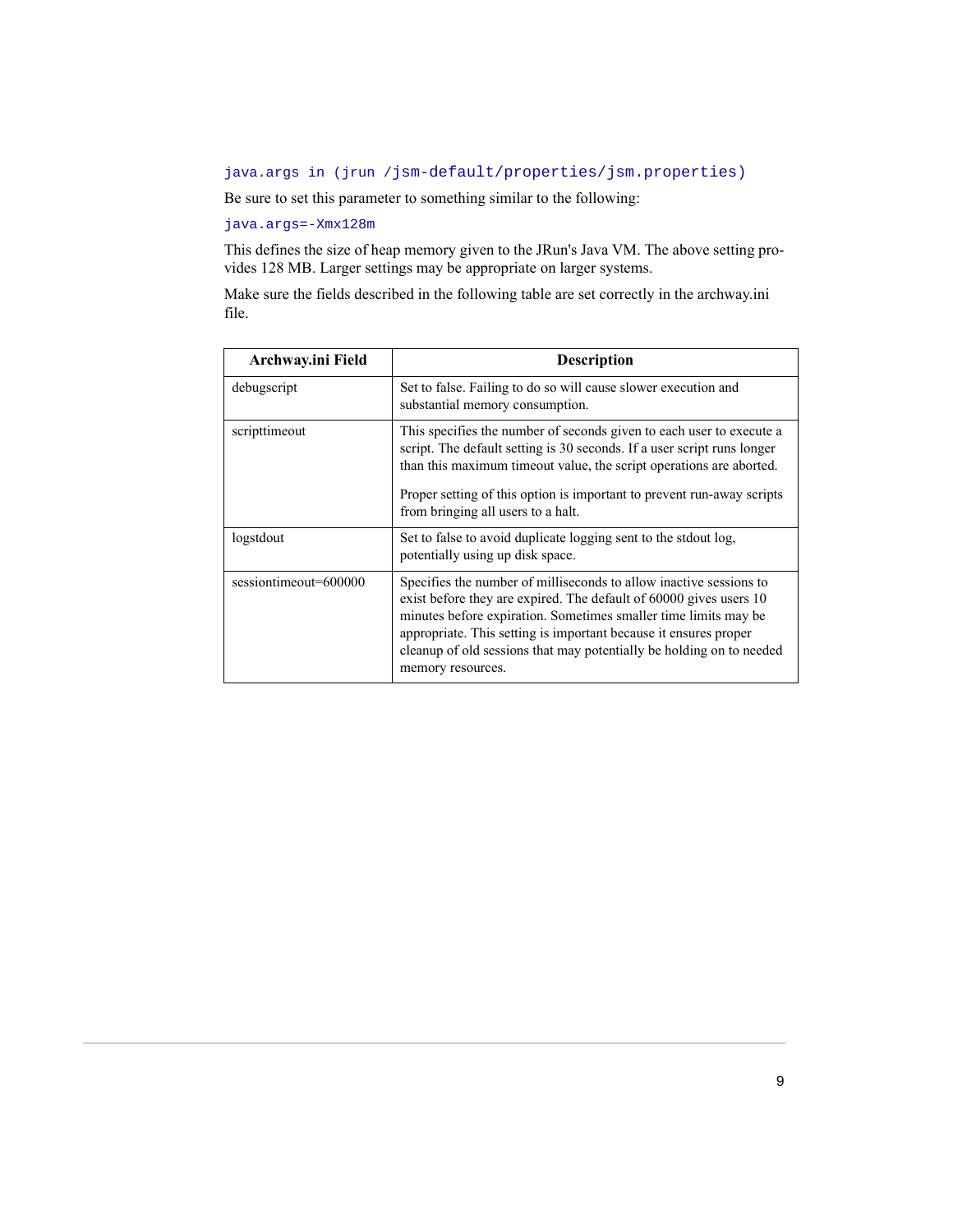<span id="page-13-0"></span>

| Archway.ini Field | <b>Description</b>                                                                                                                                                                                                                                                                                                                                                                                                                                                                                                                                                                                                                                                                                                                                                                                                                                                                                                                                                                                                                                                                                                                                                                                                    |
|-------------------|-----------------------------------------------------------------------------------------------------------------------------------------------------------------------------------------------------------------------------------------------------------------------------------------------------------------------------------------------------------------------------------------------------------------------------------------------------------------------------------------------------------------------------------------------------------------------------------------------------------------------------------------------------------------------------------------------------------------------------------------------------------------------------------------------------------------------------------------------------------------------------------------------------------------------------------------------------------------------------------------------------------------------------------------------------------------------------------------------------------------------------------------------------------------------------------------------------------------------|
| maxscriptrunners  | This setting controls the size of the FESI ScriptRunner pool created<br>for archway. A proper setting should rarely be greater than 10 (the<br>default). Each ScriptRunner can consume a significant amount of<br>memory, yet the efficiency of the system does not increase with a<br>number of script runners greater than 10.                                                                                                                                                                                                                                                                                                                                                                                                                                                                                                                                                                                                                                                                                                                                                                                                                                                                                      |
| maxquerycount     | This is a new parameter added in 1.3. If this parameter is set, it can<br>limit the number of records that archway will retrieve for any given<br>query. It is a good idea to set this parameter as a safety measure<br>against runaway queries or bad scripts that attempt to retrieve<br>thousands of records into a single XML response.                                                                                                                                                                                                                                                                                                                                                                                                                                                                                                                                                                                                                                                                                                                                                                                                                                                                           |
|                   | In some cases, a system does need to process a large number of<br>records. But the recommendation in such scenarios is to perform<br>several queries for smaller record chunks. The Start and Count<br>parameters to sendDocQuery() help accomplish this.                                                                                                                                                                                                                                                                                                                                                                                                                                                                                                                                                                                                                                                                                                                                                                                                                                                                                                                                                             |
| UseACAdminRights  | Set to true. This affects the way Get.It! interacts with AssetCenter 3.5<br>and above (with AssetCenter 3.02, Get.It! behaves as if the option is<br>true). If false, AssetCenter user rights (the table level rights, the field<br>level rights, and the access restrictions) are applied according to the<br>user's profile. If true, the user profile is not used to determine table<br>level rights, field level rights, or access restrictions. The profile of the<br>user defined in the ACAdmin option is applied to all users. The<br>advantage of setting this option to true is that it saves from requiring a<br>complete reconnection to the database every time a user of a different<br>profile attempts to work with Get.It! In a typical production<br>environment using different AssetCenter profiles, setting this option<br>to true saves a database connection for every request sent by Get. It!,<br>thereby providing significant performance enhancement. The<br>drawback is that you cannot differentiate Get.It! behavior from<br>different users using the AssetCenter security model. The security is<br>still enforced using Get.It!'s screen-based, or module-based, security<br>model. |

# **Memory Allocation**

With the advent of the new ACConnectionPool feature, you should expect that Archway will require an additional 5 to 6 megabytes of RAM per user profile. For example, if there are ten different user profiles accessing Get.It!, a total of approximately 50MB or more should be reserved for JRun and the JAVAW process (hosts Archway).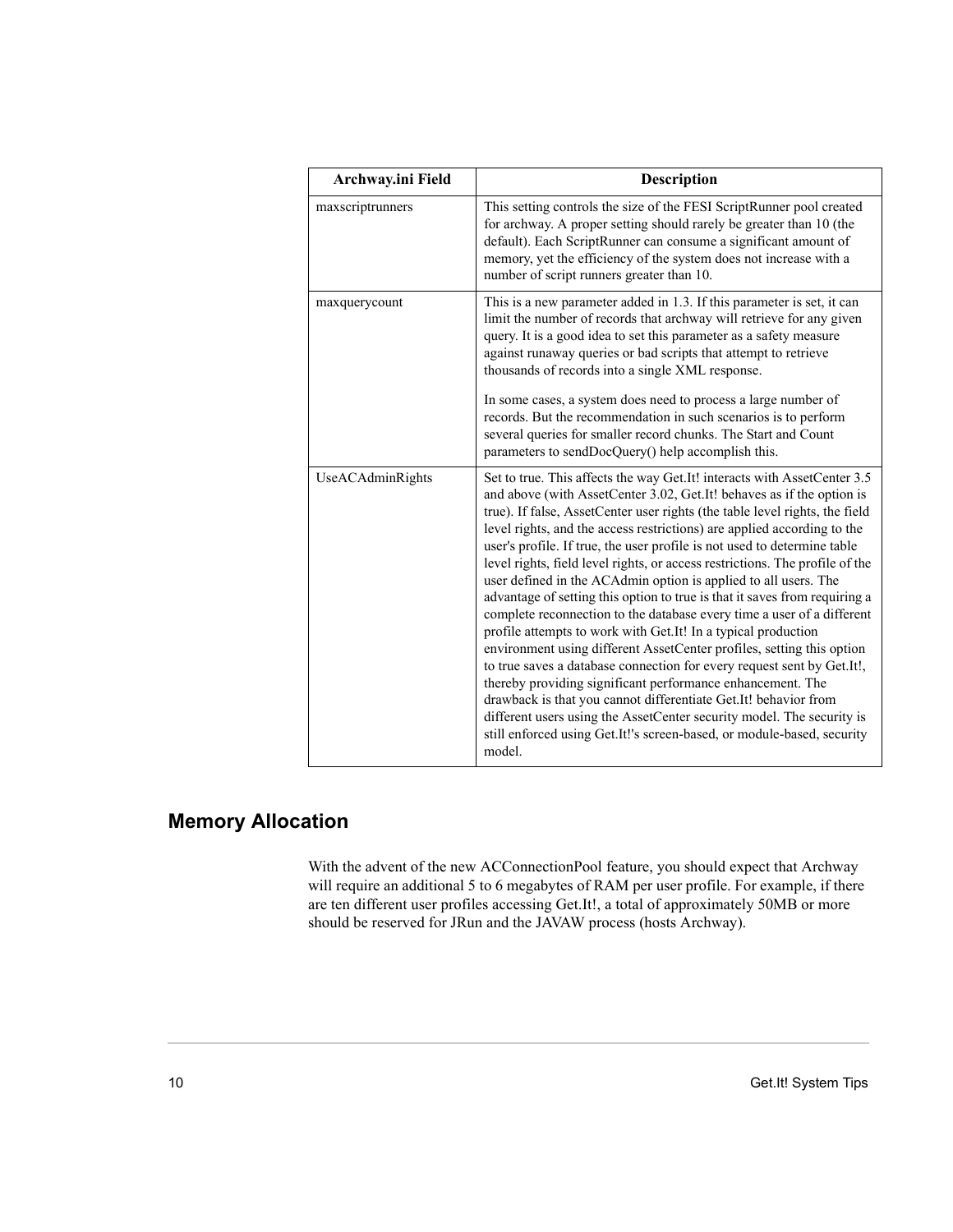## <span id="page-14-0"></span>**Multiple Processors**

If you have a system with multiple processors, make sure you have a virtual directory created for each processor plus one. See "Configuring Multiple Virtual Directories" on page 2-26 in the *Get.It! Installation Guide* for instructions. The multiple virtual directory option will create multiple instances of Archway. This will balance concurrent users and spread their use over all processors.

When you setup multiple virtual directories, the processes are independent and do not share resources. The memory usage should be equivalent between both processes, assuming the load is equivalent. If one process is doing all the work, then IIS is not configured correctly and it's sending all JSP requests to the same machine regardless of the virtual directory given in the URL. To balance the load, delete the reference to the global "GetIt Connector" ISAPI filter listed in the "Default Web Site" property page. Restart IIS. Afterward, the processor activity on the second JAVA instance will begin to function correctly.

If you have only one processor then you need only one virtual directory. However, if you have multiple processors you will need an equal number of virtual directories *plus one*. For example, if your machine has 3 processors, create 4 virtual directories; if the machine has 6 processors, create 7 virtual directories.

# **Need Further Assistance?**

For further information and assistance with this new release or Get.It! in general, contact Peregrine Systems' Customer Support. Current details of local support offices are available through these main contacts.

#### **North America, South America, Asia/Pacific**

|                | Telephone:    | $+(1)$ (800) 960-9998 (within US only, toll free)<br>$+(1)$ (858) 794-7402 |
|----------------|---------------|----------------------------------------------------------------------------|
|                | Fax:          | $+(1)$ (858) 794-6028                                                      |
|                | Email:        | $support(\widehat{a})$ peregrine.com                                       |
|                | Headquarters: | Peregrine Systems, Inc.                                                    |
|                |               | Attn: Customer Support                                                     |
|                |               | 3611 Valley Centre Drive                                                   |
|                |               | San Diego, CA 92130                                                        |
| Europe, Africa |               |                                                                            |
|                | Telephone:    | $(0)$ (800) 834 770 (within United Kingdom only,<br>toll free)             |
|                |               | $+(44)(0)(02)8334-5844$                                                    |
|                | $\text{Fax}:$ | $+(44)(0)(02)$ 8334-5890                                                   |
|                | Email:        | uk support@peregrine.com                                                   |